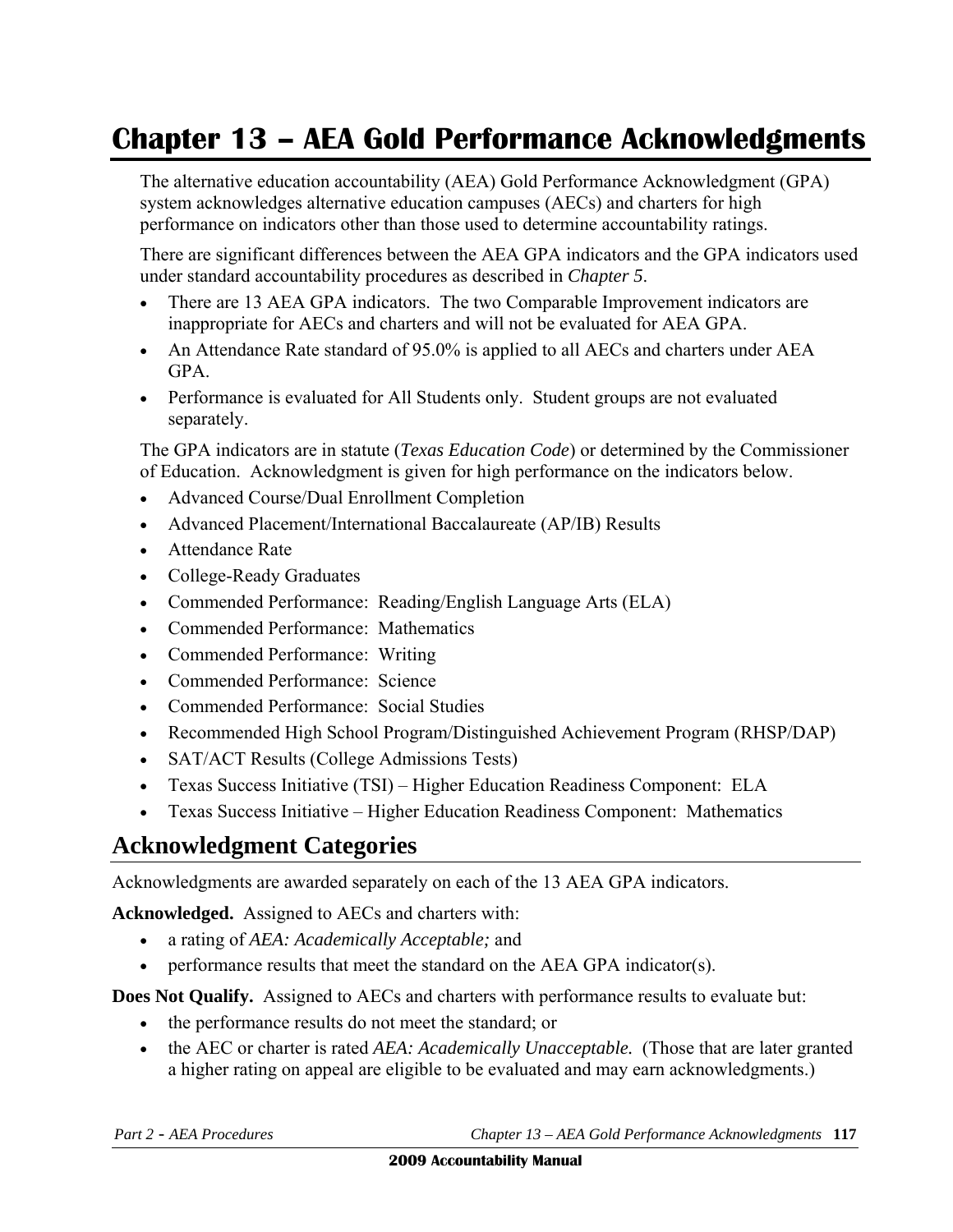**Not Applicable.** Assigned to AECs and charters with:

- no performance results to evaluate; or
- a rating of *AEA: Not Rated Other* (due to insufficient data or no students enrolled in grades tested).

| Indicator                                                                                                                       | Description                                                                                                                                                                               | Standard                               | Year of<br>Data  |
|---------------------------------------------------------------------------------------------------------------------------------|-------------------------------------------------------------------------------------------------------------------------------------------------------------------------------------------|----------------------------------------|------------------|
| <b>Advanced Course/Dual</b><br><b>Enrollment Completion</b>                                                                     | Percent of $9th-12th$ graders completing and receiving<br>credit for at least one Advanced/Dual Enrollment<br>Course                                                                      | $\geq 30.0\%$                          | 2007-08          |
|                                                                                                                                 | Percent of $11th$ and $12th$ graders taking at least one AP<br>or IB examination AND                                                                                                      | $\geq$ 15.0%<br>AND                    |                  |
| <b>AP/IB Results</b>                                                                                                            | Percent of $11th$ and $12th$ grade examinees scoring at or<br>above the criterion on at least one examination (3 and<br>above for AP; 4 and above for IB)                                 | $\geq 50.0\%$                          | 2007-08          |
| <b>Attendance Rate</b>                                                                                                          | Attendance Rate for students in grades 1-12, the total<br>number of days present divided by the total number of<br>days in membership                                                     | 95.0%<br>(all AECs and charters)       | 2007-08          |
| <b>College-Ready Graduates</b>                                                                                                  | Percent of graduates who scored at or above the<br>criterion score on both the TAKS exit-level, SAT, or<br><b>ACT ELA</b> and mathematics tests                                           | $\geq 35\%$                            | Class of<br>2008 |
| <b>Commended Performance:</b><br><b>Reading/ELA</b><br><b>Mathematics</b><br>Writing<br><b>Science</b><br><b>Social Studies</b> | Percent of examinees scoring at or above the TAKS<br>commended performance standard (scale score of 2400<br>with a 2 or higher on the ELA essay or a 3 or higher on<br>the writing essay) | $\geq 30\%$                            | Spring<br>2009   |
| <b>RHSP/DAP</b>                                                                                                                 | Percent of graduates meeting or exceeding<br>requirements for the RHSP/DAP                                                                                                                | $\geq 85.0\%$                          | Class of<br>2008 |
| <b>SAT/ACT Results</b>                                                                                                          | Percent of graduates taking either the SAT or ACT<br>AND                                                                                                                                  | $\geq$ 70.0% of graduates<br>AND       | Class of<br>2008 |
|                                                                                                                                 | Percent of examinees scoring at or above the criterion<br>score (SAT 1110; ACT Composite 24)                                                                                              | $\geq 40.0\%$ at or above<br>criterion |                  |
| <b>TSI - Higher Education</b><br><b>Readiness Component:</b><br><b>ELA</b><br><b>Mathematics</b>                                | Percent of grade 11 examinees with a scale score of<br>2200 or more and a score of 3 or higher on the ELA<br>essay                                                                        | $>60\%$                                | Spring<br>2009   |

## *Table 22: AEA GPA Standards for 2009*

## **AEA GPA Indicators**

## **ADVANCED COURSE/DUAL ENROLLMENT COMPLETION**

This indicator is based on a count of students who complete and receive credit for at least one advanced course in grades 9-12. Advanced courses include dual enrollment courses. Dual enrollment courses are those for which a student gets both high school and college credit. See *Appendix D – Data Sources* for a link to a list of advanced courses.

**Who is eligible:** AECs and charters with grades 9, 10, 11, and/or 12 that are rated *AEA: Academically Acceptable*.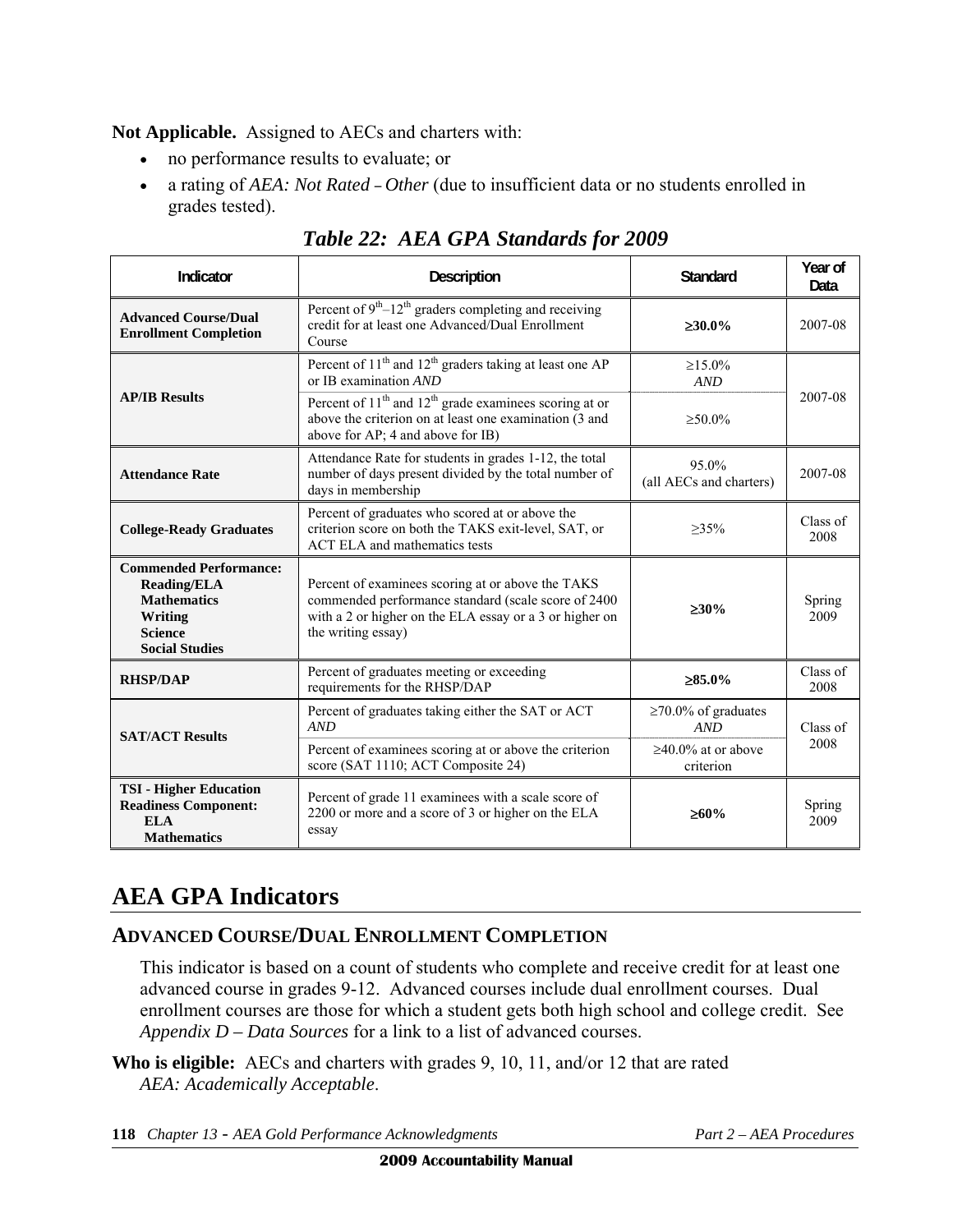**Standard:** For acknowledgment on this indicator, at least 30.0% of the 2007-08 students in grades 9-12 must receive credit for at least one advanced course.

#### **Methodology:**

number of students in grades 9-12 who received credit for at least one advanced course

number of students in grades 9-12 who completed at least one course

**Year of Data:** 2007-08

**Data Source:** PEIMS Submission 3 (June 2008)

#### **Other information:**

- *Special Education.* Performance of students served by special education is included in this measure.
- *Rounding.* All calculations are expressed as a percent, rounded to one decimal point. For example, 24.879% is rounded to 24.9%.

#### **ADVANCED PLACEMENT/INTERNATIONAL BACCALAUREATE (AP/IB) RESULTS**

This refers to the results of the College Board AP examinations and the IB examinations taken by Texas public school students in a given school year. High school students may take these examinations, ideally upon completion of AP or IB courses, and may receive advanced placement or credit, or both, upon entering college. Generally, colleges will award credit or advanced placement for scores of 3, 4, or 5 on AP examinations and scores of 4, 5, 6, or 7 on IB examinations. Requirements vary by college and by subject tested.

**Who is eligible:** AECs and charters with grades 11 and/or 12 that are rated *AEA: Academically Acceptable*.

**Standard:** For acknowledgment on this indicator, the AEC or charter must meet both participation and performance standards.

- At least 15.0% of the non-special education 11th and 12th graders must be taking at least one AP or IB examination; *and*
- At least 50.0 % of those tested must score at or above the criterion score on at least one AP or IB examination.

#### **Methodology:**

*Participation:* 

number of 11th and 12th graders taking at least one AP or IB examination total non-special education students enrolled in  $11<sup>th</sup>$  and  $12<sup>th</sup>$  grades

*and* 

*Performance:* 

number of 11th and 12th graders with at least one score at or above the criterion score number of 11<sup>th</sup> and 12th graders with at least one AP or IB examination

**Year of Data:** 2007-08 school year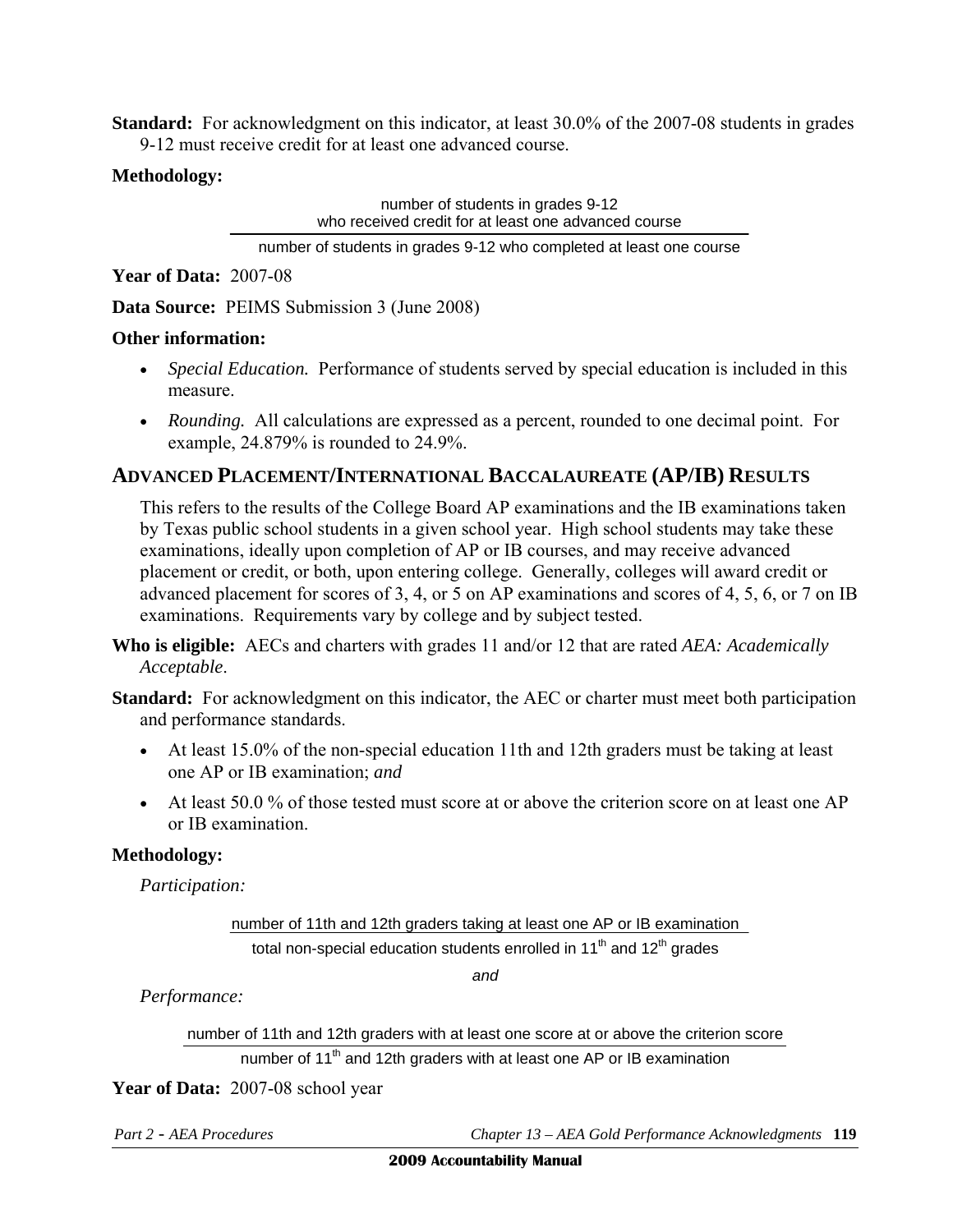**Data Source:** The College Board; The International Baccalaureate Organization; and PEIMS Submission 1 (October 2007)

#### **Other information:**

- *Criterion Score.* The criterion score is 3 or above on AP tests and 4 or above on IB examinations.
- *Special Education.* For *participation*, 11<sup>th</sup> and 12<sup>th</sup> graders served by special education who take an AP or IB examination are included in the numerator, but not the denominator. This may have a slight positive effect on the percent reported.
- *Rounding.* All calculations are expressed as a percent, rounded to one decimal point. For example, 49.877% is rounded to 49.9%.

## **ATTENDANCE RATE**

Attendance rates are based on student attendance for the entire school year for students in grades 1-12.

- **Who is eligible:** AECs and charters whose grade span is within grades 1-12 that are rated *AEA: Academically Acceptable*.
- **Standard:** For acknowledgment on this indicator, the AEC or charter must have at least 95.0% attendance rate.

#### **Methodology:**

total number of days students in grades 1-12 were present in 2007-08

total number of days students in grades 1-12 were in membership in 2007-08

**Year of Data:** 2007-08

**Data Source:** PEIMS Submission 3 (June 2008)

## **Other information:**

- *Time Span.* Attendance for the entire school year is used.
- *Special Education.* This measure includes students served by special education.
- *Rounding.* All calculations are expressed as a percent, rounded to one decimal point. For example, 95.877% is rounded to 95.9%.

## **COLLEGE-READY GRADUATES**

This indicator measures the progress toward preparation for post-secondary success and shows the percent of graduates who scored at or above the criterion score on both the TAKS exit-level, SAT, or ACT ELA and mathematics tests.

A single College-Ready Graduates indicator combining ELA and mathematics is evaluated.

**Who is eligible:** AECs and charters with graduates that are rated *AEA: Academically Acceptable*.

**Standard:** For acknowledgment on this indicator, at least 35% of all 2008 graduates meet or exceed the criterion score on both the TAKS exit-level, SAT, or ACT ELA and mathematics tests.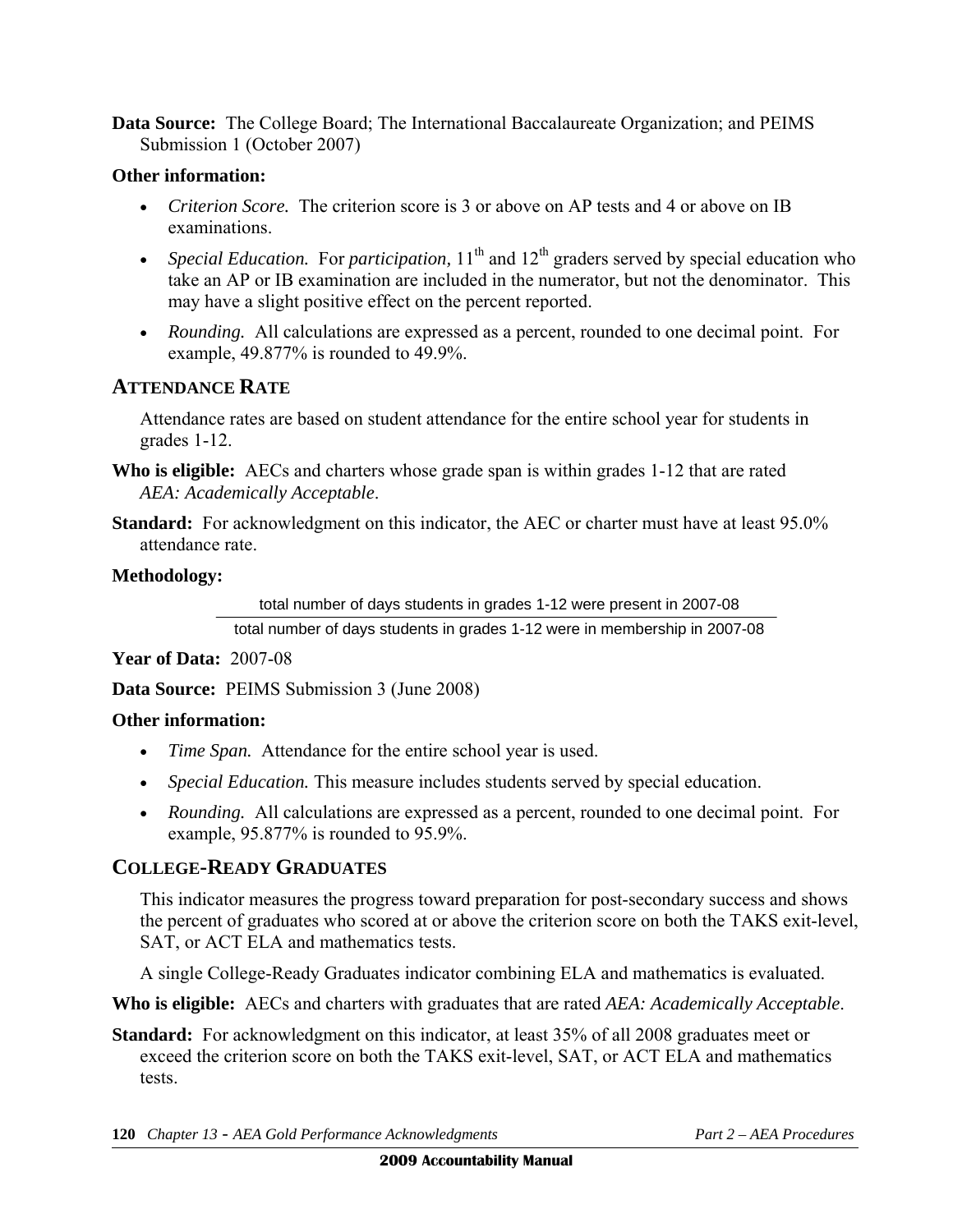#### **Methodology:**

```
number of graduates who scored at or above the college-ready criteria on ELA and mathematics
number of graduates with results in ELA and mathematics to evaluate
```
#### **Year of Data:** Class of 2008

**Data Source:** PEIMS Submission 1 (October 2008); Pearson Educational Measurement; The College Board (SAT); and ACT, Inc. (ACT)

#### **Other Information:**

 *Criteria Scores*. The table below details the criteria scores by subject that must be met for a graduate to be considered college-ready on this indicator.

| Subject | <b>Exit-Level TAKS</b>                                                 |    | SAT                                                          |    | ACT                                                |  |
|---------|------------------------------------------------------------------------|----|--------------------------------------------------------------|----|----------------------------------------------------|--|
| FI A    | $\geq$ 2200 scale score on ELA test<br>and<br>a "3" or higher on essay | 0ľ | $\geq$ 500 on Critical Reading<br>and<br>$\geq$ 1070 Total * | or | $\geq$ 19 on English<br>and<br>$\geq$ 23 Composite |  |
| Math    | $\geq$ 2200 scale score                                                | or | $\geq 500$ on Math<br>and<br>$\geq$ 1070 Total *             | 0ľ | $\geq$ 19 on Math<br>and<br>$\geq$ 23 Composite    |  |

\* Total is the sum of Critical Reading and Mathematics. It does not include Writing.

- *TAKS (Accommodated)*. The TAKS (Accommodated) ELA and mathematics results are included in this indicator.
- *Special Education.* This measure includes graduates served by special education.
- *Rounding.* All calculations are expressed as a percent, rounded to whole numbers. For example, 49.877% is rounded to 50%.

## **COMMENDED PERFORMANCE INDICATORS: READING/ELA, MATHEMATICS, WRITING, SCIENCE, AND SOCIAL STUDIES**

TAKS Commended Performance is the highest performance level set by the State Board of Education (SBOE) on the TAKS. Students who achieve Commended Performance have performed at a level that is considerably above the state passing standard and have shown a thorough understanding of the knowledge and skills at the grade level tested.

A Commended Performance indicator is evaluated for each of the following TAKS subjects: reading/ELA, mathematics, writing, science, and social studies.

**Who is eligible:** AECs and charters that are rated *AEA: Academically Acceptable* and test students in any of the TAKS subjects below:

- reading (grades 3-9) or ELA (grades 10 and 11),
- mathematics (grades 3-11),
- writing (grades 4 and 7),
- $\bullet$  science (grades 5, 8, 10, and 11), or
- social studies (grades 8, 10, and 11).

**Standard:** For acknowledgment on these indicators, the AEC or charter must have at least 30% of its examinees scoring at or above the Commended Performance standard.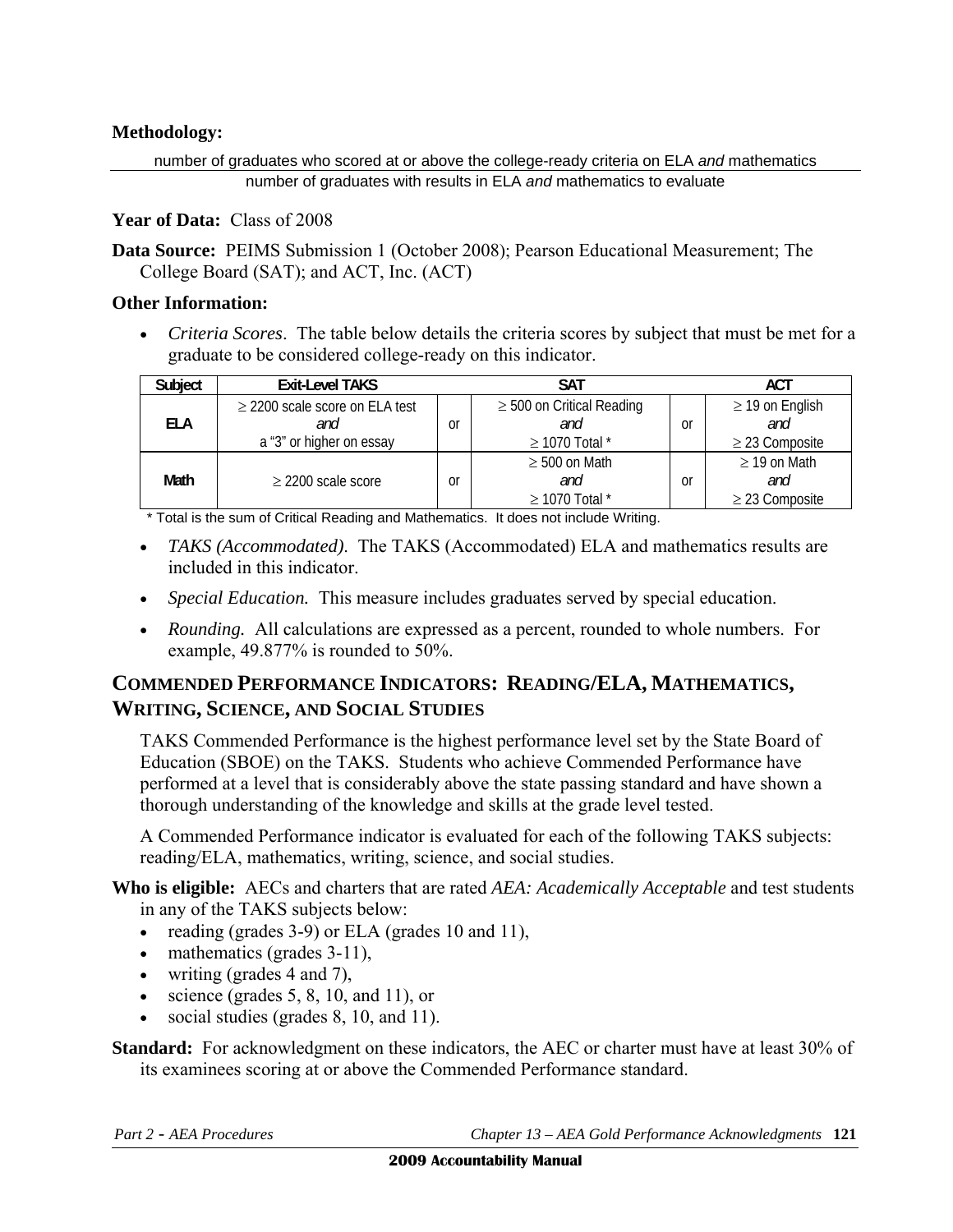#### **Methodology:**

number of test takers achieving *Commended Performance* on reading/ELA, mathematics, writing, science, or social studies

total number of test takers in reading/ELA, mathematics, writing, science, or social studies

**Year of Data:** 2008-09

**Data Source:** Pearson Educational Measurement

#### **Other information:**

 *TAKS (Accommodated).* The TAKS (Accommodated) results below are included in the Commended Performance indicators beginning in 2008.

> ELA (grade 11) Mathematics (grade 11) Science (grades 5, 8, 10, and 11; grade 5 Spanish) Social Studies (grades 8, 10, and 11)

- *Scale Scores.* For reading, mathematics, science, and social studies, Commended Performance is a scale score of at least 2400. For ELA, a scale score of at least 2400 with a score of 2 or higher on the essay is required to be Commended. For writing, a scale score of at least 2400 with a score of 3 or higher on the essay is required to be Commended.
- *Student Success Initiative.* Students who meet the Commended Performance standard in either the March or April/May administrations of TAKS reading or mathematics are included.
- *Mobility.* Students who move between AECs after October 31, 2008 and before the date of testing are not included in the evaluation of campuses; students who move between charters after October 31, 2008 and before the date of testing are not included in the evaluation of charters. See *Table 4 – Accountability Subset* in *Chapter 2* for more information.
- *Special Education.* Performance of students served by special education who took the TAKS or TAKS (Accommodated) is included in this measure.
- *Rounding.* All calculations are expressed as a percent, rounded to whole numbers. For example, 24.877% is rounded to 25%.

## **RECOMMENDED HIGH SCHOOL PROGRAM/DISTINGUISHED ACHIEVEMENT PROGRAM (RHSP/DAP)**

This indicator shows the percent of graduates who were reported as having satisfied the course requirements for the Texas SBOE RHSP or DAP.

**Who is eligible:** AECs or charters with graduates that are rated *AEA: Academically Acceptable*.

**Standard:** For acknowledgment on this indicator, at least 85.0% of all 2008 graduates reported must meet or exceed the requirements for the RHSP or DAP.

#### **Methodology:**

number of graduates reported with graduation codes for *RHSP* or *DAP*

number of graduates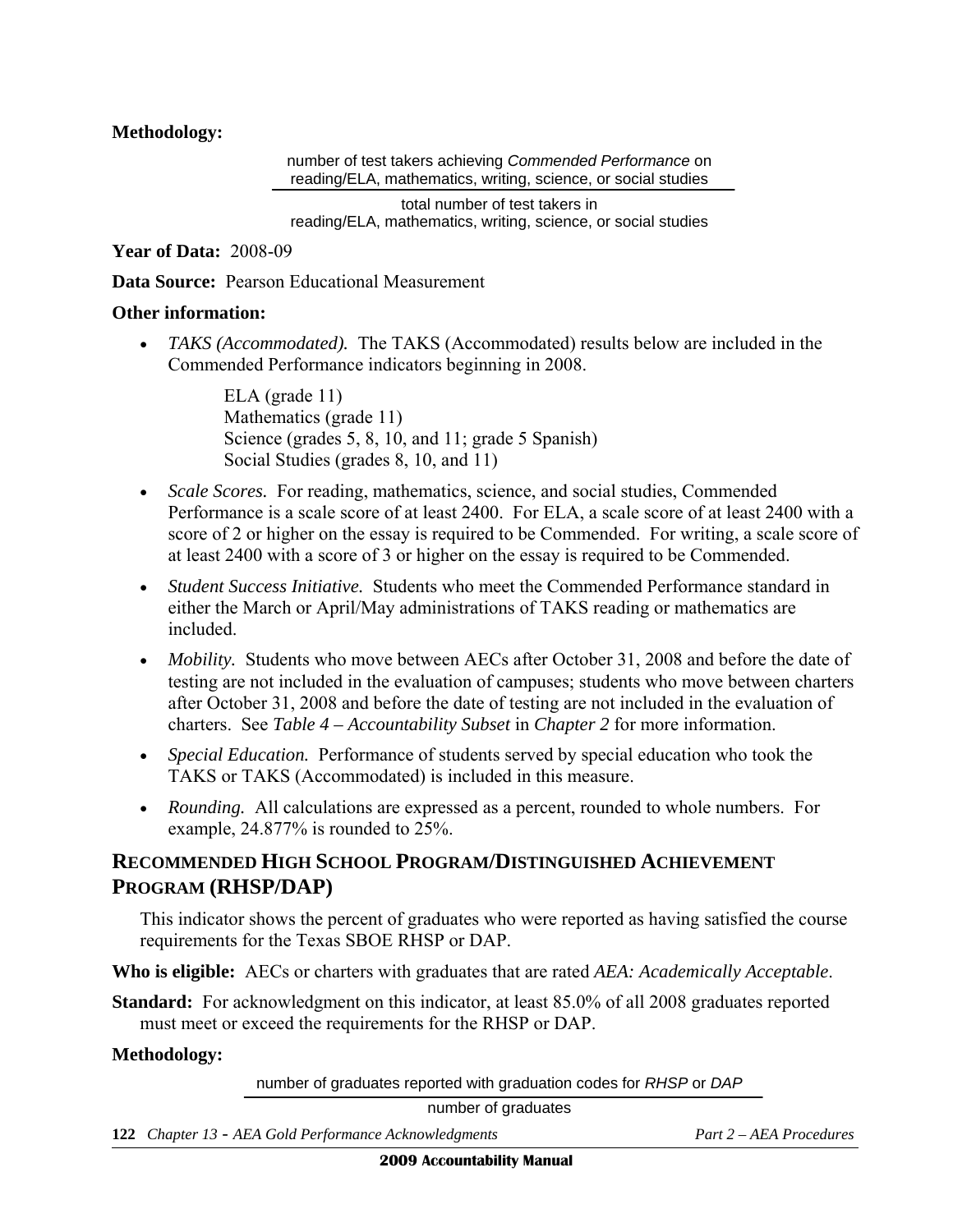**Year of Data:** Class of 2008

**Data Source:** PEIMS Submission 1 (October 2008)

### **Other information:**

- *Special Education.* This measure includes graduates served by special education.
- *Rounding.* All calculations are expressed as a percent, rounded to one decimal point. For example, 79.877% is rounded to 79.9%.

## **SAT/ACT RESULTS**

This indicator shows the performance and participation on two college admissions tests: the College Board's SAT Reasoning Test and ACT, Inc.'s ACT Assessment.

**Who is eligible:** AECs and charters with graduates that are rated *AEA: Academically Acceptable*.

**Standard:** For acknowledgment on this indicator, the AEC or charter must meet both participation and performance standards.

- At least 70.0% of the class of 2008 non-special education graduates must take either the ACT or the SAT; *and*
- At least 40.0% of those examinees must score at or above the criterion score on at least one examination.

#### **Methodology:**

*Participation:*

|              | number of graduates taking either the SAT or the ACT |  |
|--------------|------------------------------------------------------|--|
|              | total non-special education graduates                |  |
| Performance: | and                                                  |  |
|              | number of examinees at or above the criterion score  |  |
|              | number of graduates taking either the SAT or the ACT |  |

## **Year of Data:** Class of 2008

**Data Source:** The College Board (SAT) and ACT, Inc. (ACT)

## **Other information:**

- *SAT Reasoning Test.* Although the SAT now includes a writing assessment, performance on writing is not used for determining GPA. The writing component may be incorporated into this GPA indicator in the future.
- *Criterion.* The criterion score is 1110 on the SAT (the sum of the critical reading and mathematics scores) or 24 on the ACT (composite).
- *Most Recent Test.* Annually, both testing companies provide the agency with information on the most recent test participation and performance of graduating seniors from all Texas public schools. Only one record is sent per student. If a student takes an ACT or SAT test more than once, the agency receives the record for the most recent examination taken, not necessarily the examination with the highest score.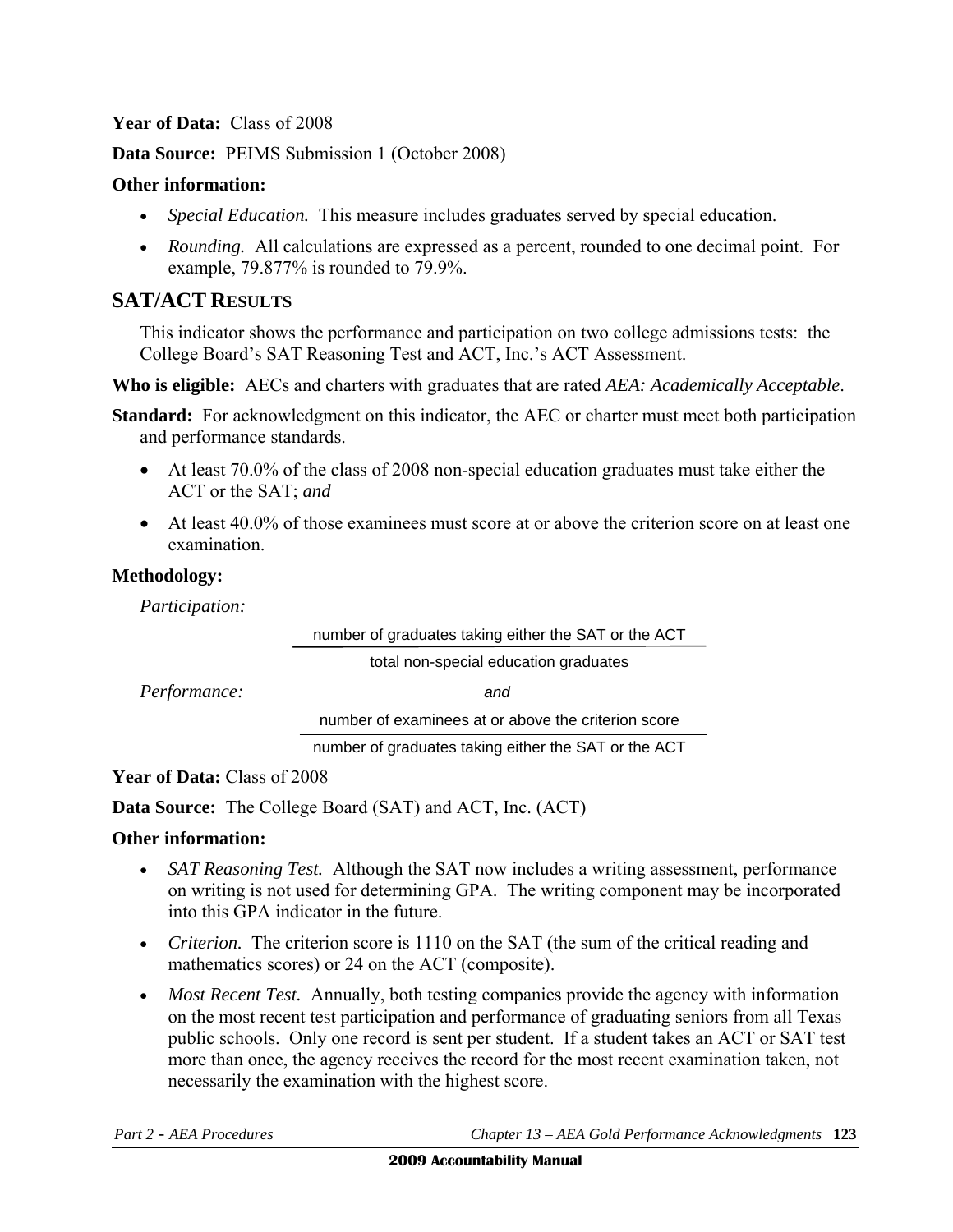- *Both Tests Taken.* If a student takes both the SAT and the ACT, the information is combined so that an unduplicated count of students is used. If the student scored above the criterion on either the SAT or ACT, that student is counted as having scored above the criterion.
- *Campus ID.* The student taking the test identifies the campus to which a score is attributed.
- *Special Education.* For *participation,* graduates served by special education who take the ACT or SAT are included in the numerator, but not the denominator. This may have a slight positive effect on the percent reported.
- *Rounding.* All calculations are expressed as a percent, rounded to one decimal point. For example, 69.877% is rounded to 69.9%.

## **TEXAS SUCCESS INITIATIVE (TSI) – HIGHER EDUCATION READINESS COMPONENT INDICATORS: ELA AND MATHEMATICS**

These indicators show the percent of grade 11 students who are considered ready to begin college-level work, based on their performance on the TAKS exit-level examination.

A TSI – Higher Education Readiness Component indicator is evaluated for each of the following TAKS subjects: ELA and mathematics.

- **Who is eligible:** AECs and charters that test grade 11 students on the exit-level TAKS ELA or mathematics that are rated *AEA: Academically Acceptable*.
- **Standard:** For acknowledgment on this indicator the AEC or charter must have at least 60% of its examinees scoring at or above the TSI standard. The Texas Higher Education Coordinating Board set the standard of college readiness on the exit-level TAKS at a scale score of 2200 for mathematics and ELA with a score of 3 or higher on the ELA essay.

## **Methodology:**

number of grade 11 test takers with a scale score of 2200 on mathematics or 2200 *and* a score of 3 or higher on the essay of the ELA test

total number of grade 11 students taking mathematics or ELA

## **Year of Data:** 2008-09

**Data Source:** Pearson Educational Measurement

## **Other information:**

- *TAKS (Accommodated).* TAKS (Accommodated) ELA and mathematics results for grade 11 are included in the TSI – Higher Education Readiness Component indicators.
- *Mobility.* Students who move between AECs after October 31, 2008 and before the date of testing are not included in the evaluation of AECs; students who move between charters after October 31, 2008 and before the date of testing are not included in the evaluation of districts. See *Table 4 – Accountability Subset* in *Chapter 2* for more information.
- *Special Education.* Performance of students served by special education who took the TAKS or TAKS (Accommodated) is included in this measure.
- *Rounding.* All calculations are expressed as a percent, rounded to whole numbers. For example, 49.877% is rounded to 50%.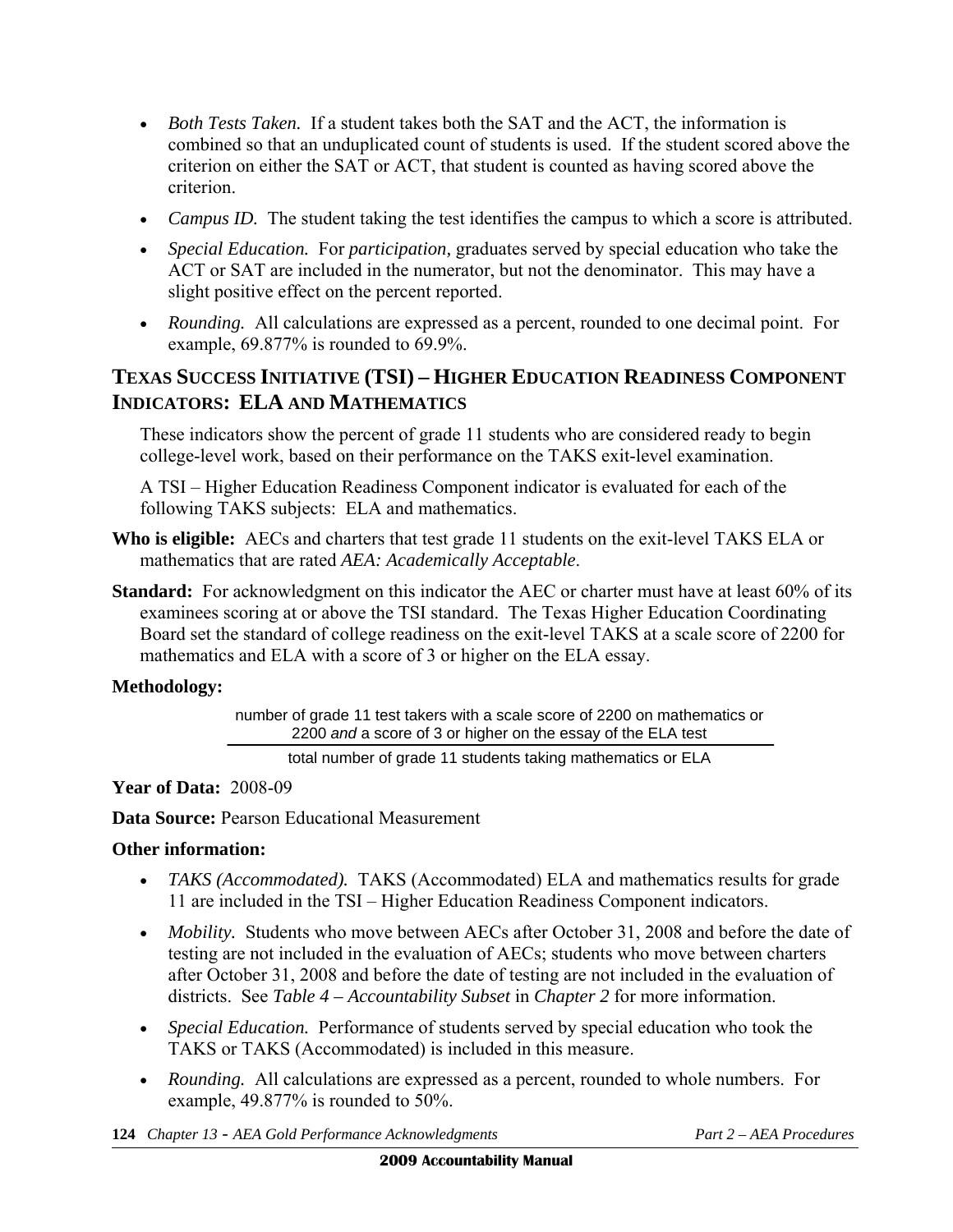#### **NOTIFICATION OF ACKNOWLEDGMENT**

Notification of AEA GPA will occur in late October 2009 at the same time as the 2009 ratings update that follows the resolution of all appeals. (See *Chapter 19 – Calendar* for more details.) At that time, the district lists and data tables on the TEA website will be updated to show the acknowledgments earned.